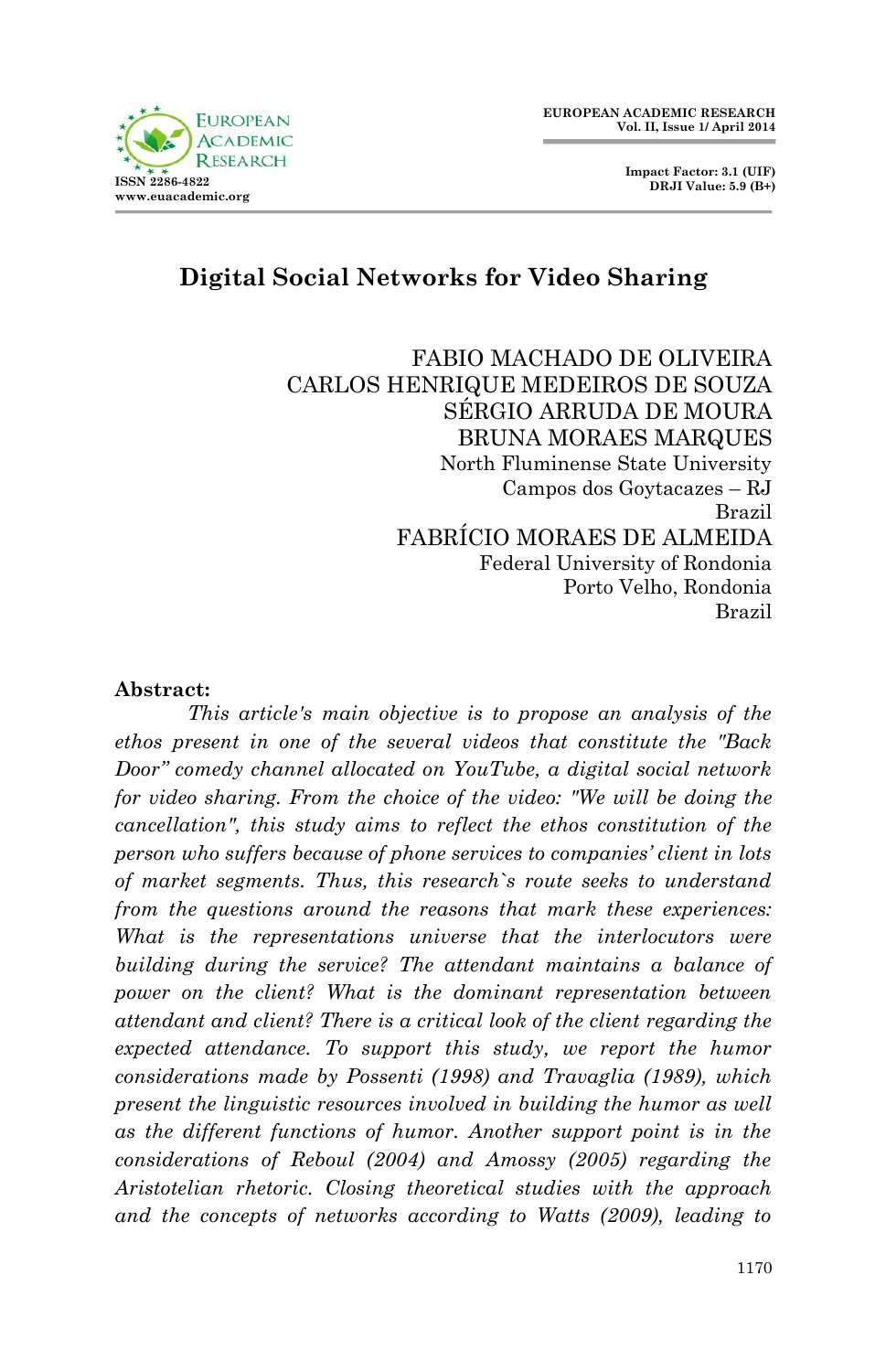*more sober understanding of digital social networks that are part of the this research study object, where Recuero (2009) provides respectively great value definitions and concepts. This article contributes to ethos understanding as a constituent element of a picture during a speech and presents speech analysis as a specialized tool to analyze ideological constructions present in a text or speech.*

**Key words**: Ethos, Digital Social Networks, Videos.

## **Introduction**

The information and communication technology advancement has provided new ways to communicate and disseminate lots of content kinds associated to a low production cost. YouTube is an example of what has been said previously and currently is widely used as the main visibility channel by individuals with different purposes.

In order to direct our study considering humor as an important tool used to raise questions with some "poetic license" and total freedom to treat any subject without major implications, Possenti (1998), which uses jokes in his research material, highlights one of the main humor features that "it allows to say something kind of prohibited, but not necessarily critical, in usual sense "(Possenti 1998, 49). We will report some notes of the ethos as linguistic resource in one of the many comedy group, "Back Door", videos, that uses YouTube as source to disseminate their productions.

According to the taken topic in this study, this article`s purpose is to show in the research the following questions: What are the representations constructed by the interlocutors universe? How is the relation during the interlocutors' speech established and maintained? Knowing the presented ethos will we understand the conceived critical?

**EUROPEAN ACADEMIC RESEARCH - Vol. II, Issue 1 / April 2014** However, to achieve these questions it is necessary to follow a research way that points to the following general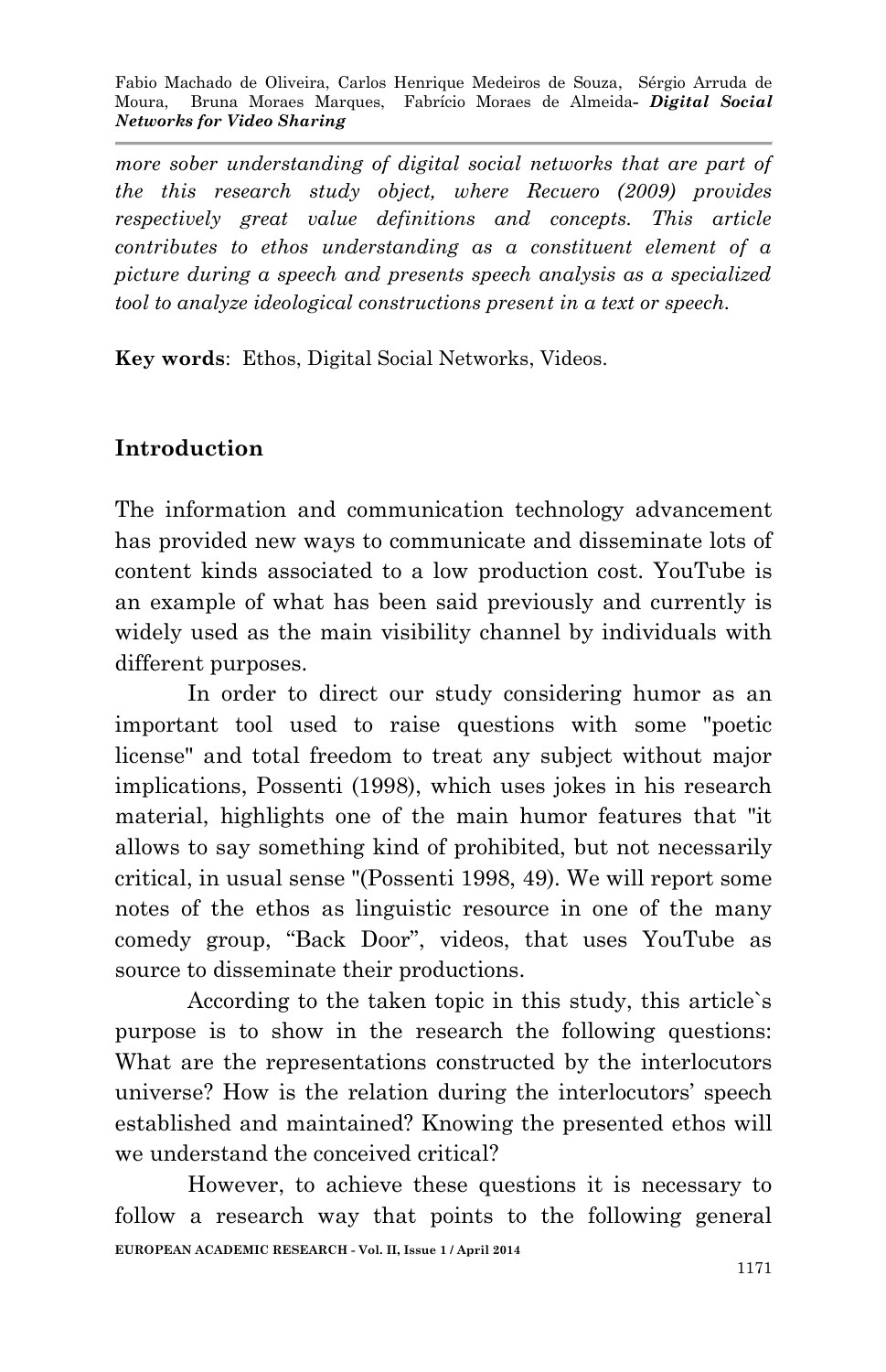objective: To propose an ethos analysis in the video: "We will be doing the cancellation". It should be clarified that the selected video was chosen among many for addressing a condition imposed by modernity in relation to an alleged quickness and easiness found on telephone customer services.

### **Rhetoric and ethos basic concepts**

Assuming that the bibliographic research is the way to know the reality or discover partial truths (Lakatos 1992), the article focused, first, on rhetoric bibliographic research, understood as the speak well art, that develops its role to convince someone. The argument, through discourse is used as a main persuasion tool.

According to Mosca (2005), the rhetoric is made according to factors and resources used for a speech production, and depend on the condition based on reality vision and the means used to make it viable. To the author, rhetoric, in Aristotelian doctrine, consists in the appropriation of knowledge that can be proven, the ability to conduct mediated speech by the ideas clash.

To Pacheco (1997) rhetoric exerts persuasion through speech in order to achieve someone`s or an auditorium`s intellectual accession and uses a popular language directly reaching men in general and it does not necessarily have a commitment to the truth. By analyzing the Greek`s rhetoric, the author says: "rhetoric is an instrumental technique, and as any tool, it can be used to achieve lofty or harmful goals" (Pacheco 1997).

According to Mosca (2005), rhetoric, conceived by Aristotle, consists in the triad that highlights the *ethos*, *pathos* and *logos.* Being *ethos* a good impression that the speaker causes to the auditorium or someone by building his/her image; whereas *pathos* is connected to emotions and feelings present in the speaker`s speech, and *logos* is related to every argument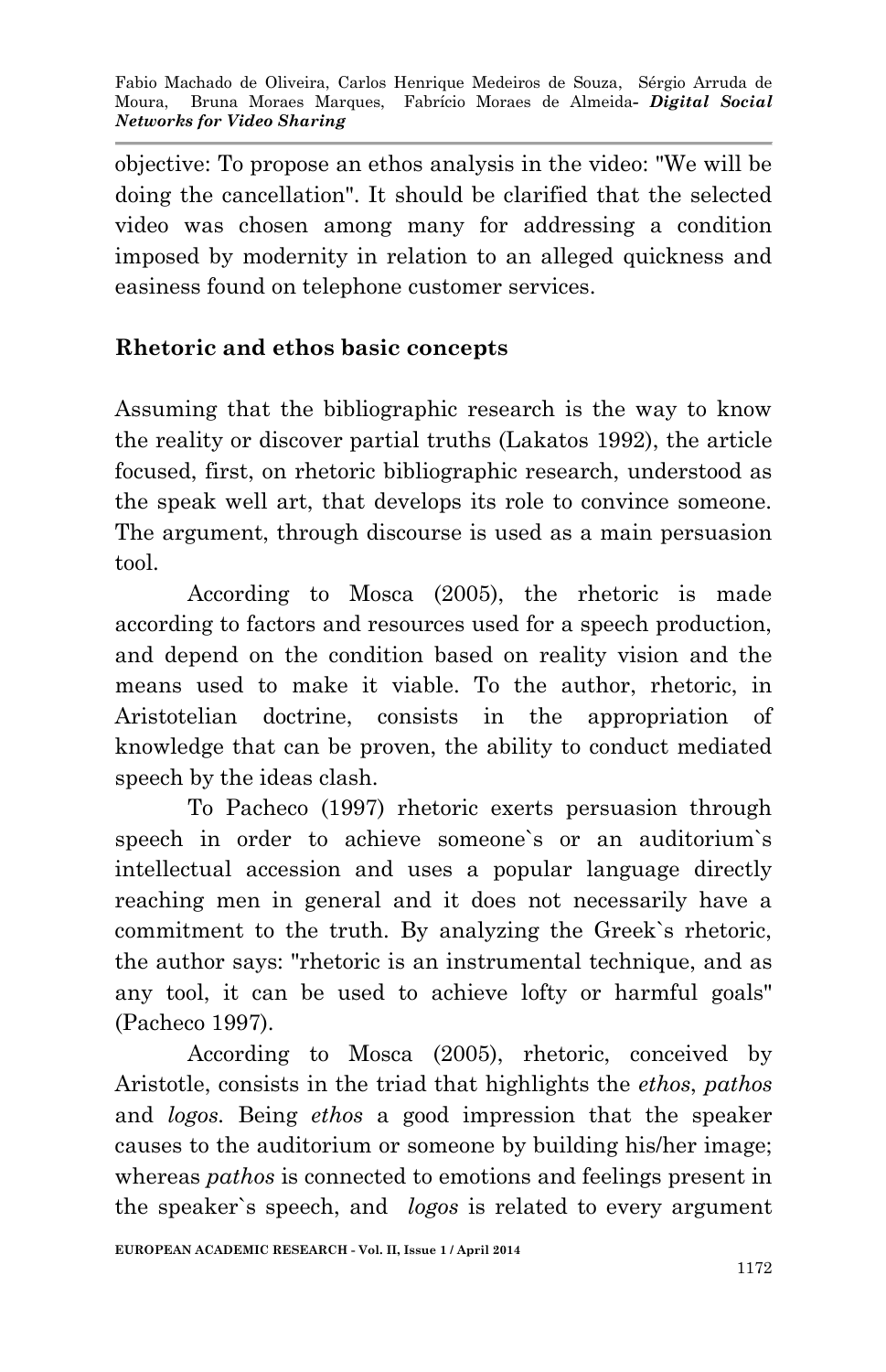#### that derives from reason.

Our study focus is on *ethos*, where we dive into theoretical concepts.

In Maingueneau's (2006) light, ethos is revealed as a category within discourse studies analysis. He states that the ethos thought by Aristotle has a hybrid character and is connected to a historical context that will be important in speaker's argument success. Following his thought line, besides showing *ethos* as dependent on other categories such as speech genres, he shows the possibilities of ethos taking different forms depending on how subject manifests it.

A speech *ethos* results from several factors interaction: pre-discursive *ethos*, discursive *ethos* (shown *ethos*), but also text fragments in which enunciator evokes his/her own enunciation (told *ethos*), directly ('it is a friend who speaks to you') or indirectly, as through other scenes` speech metaphors or allusions. The distinction between told ethos and shown ethos fits at continuum line extremes, because it is impossible to define a clear boundary between the suggested 'told' an 'shown'. The effective ethos is one that is consisted by a specific receiver, it results from various instances interaction, that respective weight varies according to the speech gender. (Maingueneau 2006).

Comedy genre has in its propose, two enunciation kinds, fictional enunciation in speech level and the said real enunciation. That said, it is very important to specify the place where the scene happens, or better, what does the questioned video set look like.

According Maingueneau (2004), in relation to the speeches we have three enunciative scenes types: englobing scene, generic scene and scenography. The gender`s discursive domains structure the englobing scene. The generic scene refers to a gender`s particularities, that is, the circumstances must be considered, as well as the material support, purpose, style and communication of those involved in the dialogue. Finally,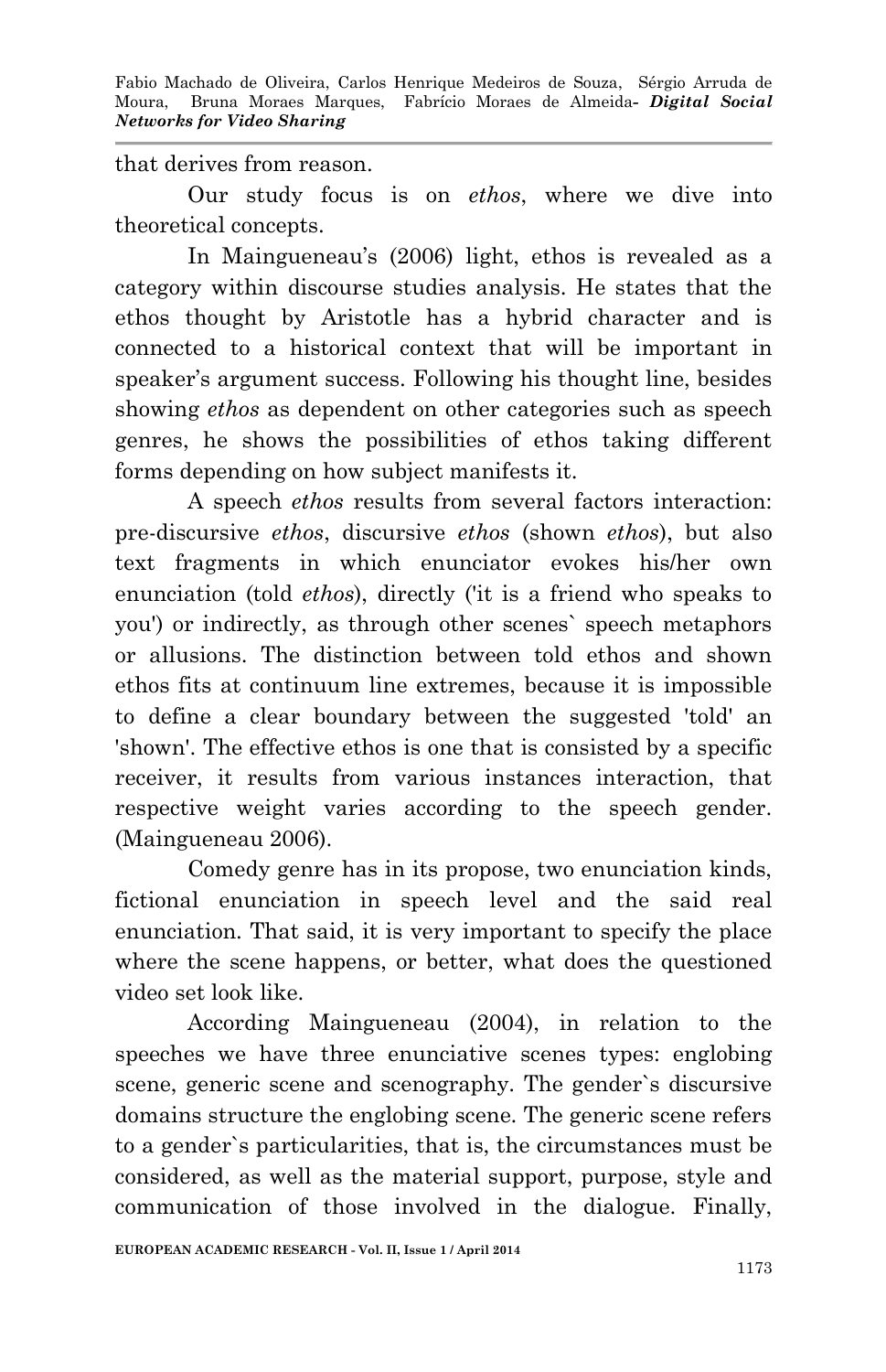scenography is presented in the gender as an enunciation specificity, which is meant as some genera peculiarity in creating small enunciation scenes in order to reach involved individuals' minds.

In the video case, due to humor use, it is presented an englobing scene and according to each individual universe, and placed to the generic scene. In Figure 1, it is specifying foreseen communication situations.

| Characters        | Identifiable <i>Ethos</i>  | Examples                   |  |
|-------------------|----------------------------|----------------------------|--|
| Female and Male   | Discursive<br>Prior<br>and | Husband<br>Wife<br>and     |  |
|                   | Ethos                      | trivial<br>discussing<br>a |  |
|                   |                            | matter.                    |  |
| Female and Female | Discursive<br>Prior<br>and | Two friends discussing     |  |
|                   | Ethos                      | others' lives.             |  |
| Male and Male     | Prior <i>Ethos</i>         | Two man talking about      |  |
|                   |                            | their wives.               |  |

**Figure 1 – Possible communication situations.** 

Font: SIGNUM: Estud. Ling., Londrina, n11/2, p. 289-301, Dec. 2008.

Complementing our Charaudeau's (2008) understanding, it introduces us the categories and subcategories present in language and defined as modalities, Figure 2 shows the procedures picture in Charaudeau (2008).

| Enunciative      | <b>Enunciative Specifications</b>                           |            | Language       |  |
|------------------|-------------------------------------------------------------|------------|----------------|--|
| <b>Behaviors</b> |                                                             |            | Categories     |  |
|                  | <b>Strength Relation</b>                                    |            | Interpellation |  |
| Influence        | (Speaker/Interlocutor)                                      | Injunction |                |  |
| Relation         | $+/-$                                                       |            | Authorization  |  |
|                  |                                                             | Warning    |                |  |
| (Speaker to      |                                                             | Judgment   |                |  |
| interlocutor     |                                                             |            | Suggestion     |  |
| relation)        |                                                             | Proposal   |                |  |
| <b>ALOCUTIVE</b> | <b>Request Relation</b><br>(Speaker/Interlocutor)<br>$-$ /+ | Petition   | Questioning    |  |
| Way of Knowing   |                                                             |            | Knowledge/     |  |
|                  |                                                             | Ignorance  |                |  |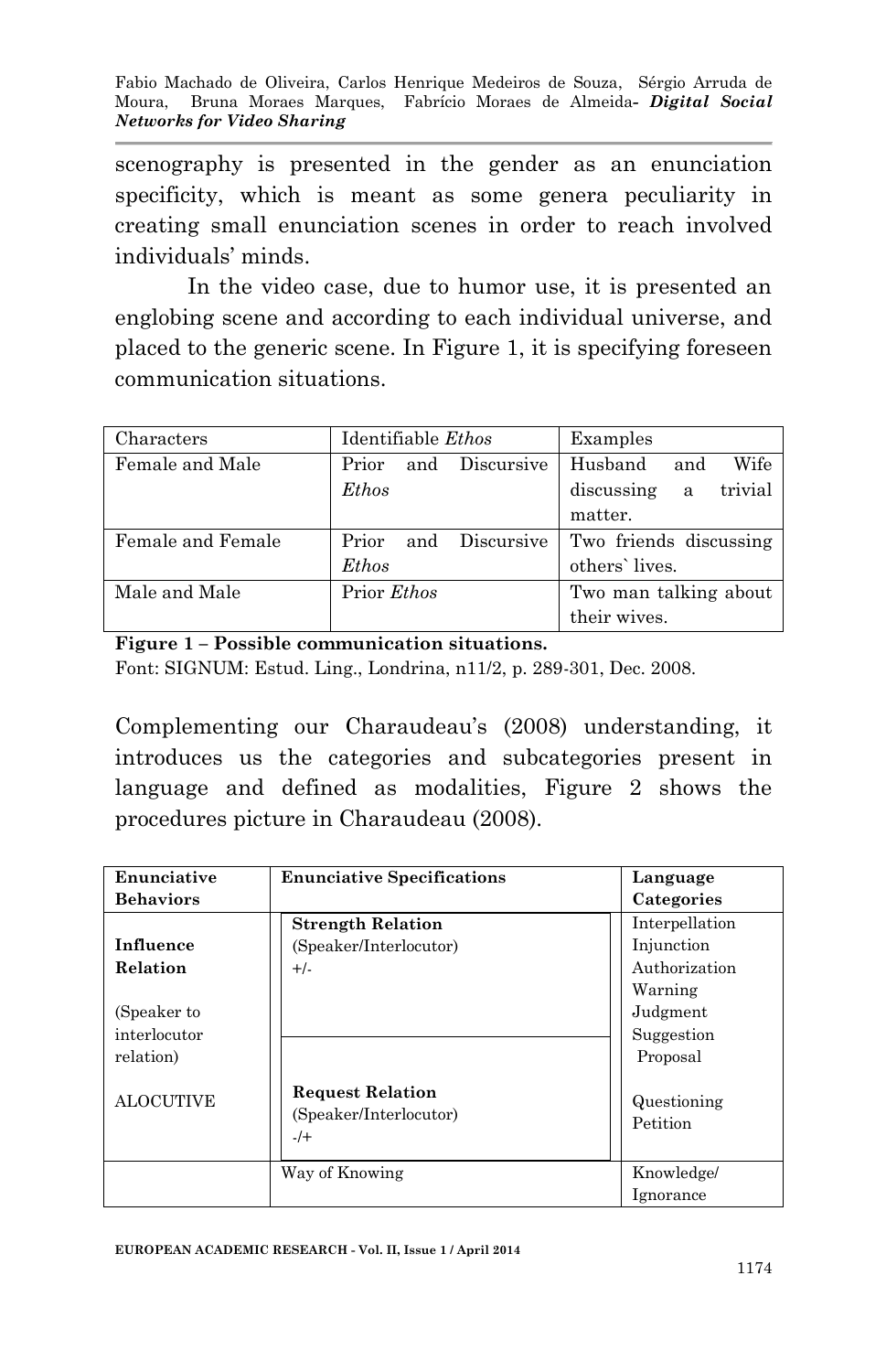| World's                                    |                              | Realization                                                      |
|--------------------------------------------|------------------------------|------------------------------------------------------------------|
| viewpoint                                  |                              |                                                                  |
|                                            | Evaluation                   | Opinion<br>Appreciation                                          |
| (Speaker to<br>him/herself<br>relation)    | Motivation                   | Obligation<br>Possibility<br>Want                                |
| <b>ELOCUTIVE</b>                           | Commitment                   | Promise<br>Acceptance<br>Agreement/<br>Disagreement<br>Statement |
|                                            | Decision                     | Proclamation                                                     |
| Viewpoint<br><b>Deletion</b>               | How the world imposes itself | Assertions                                                       |
| (Speaker to<br>another person<br>relation) | How the other says           | Reported speech                                                  |
| <b>DELOCUTIVE</b>                          |                              |                                                                  |

#### **Figure 2 – Enunciative construction procedures**.

Source: SIGNUM: Esutd. Ling., Londrina, n11/2, p. 289-301, Dec. 2008

Amossy (2005) highlights the ethos in word taking act directly implying in building an itself picture. The announcer can implicitly build his/her image by verbal means, posture and behavior without explicitly citing his/her qualities in speech. Now we will present some humor considerations.

### **The humor**

The humor is "a universal human activity or faculty that role goes far beyond simply making people laugh" (Travaglia 1989). It is considered the century language, because it reveals truths in a subtly way, printing complaint or demystification.

According Travaglia (1992), a Humor categorized look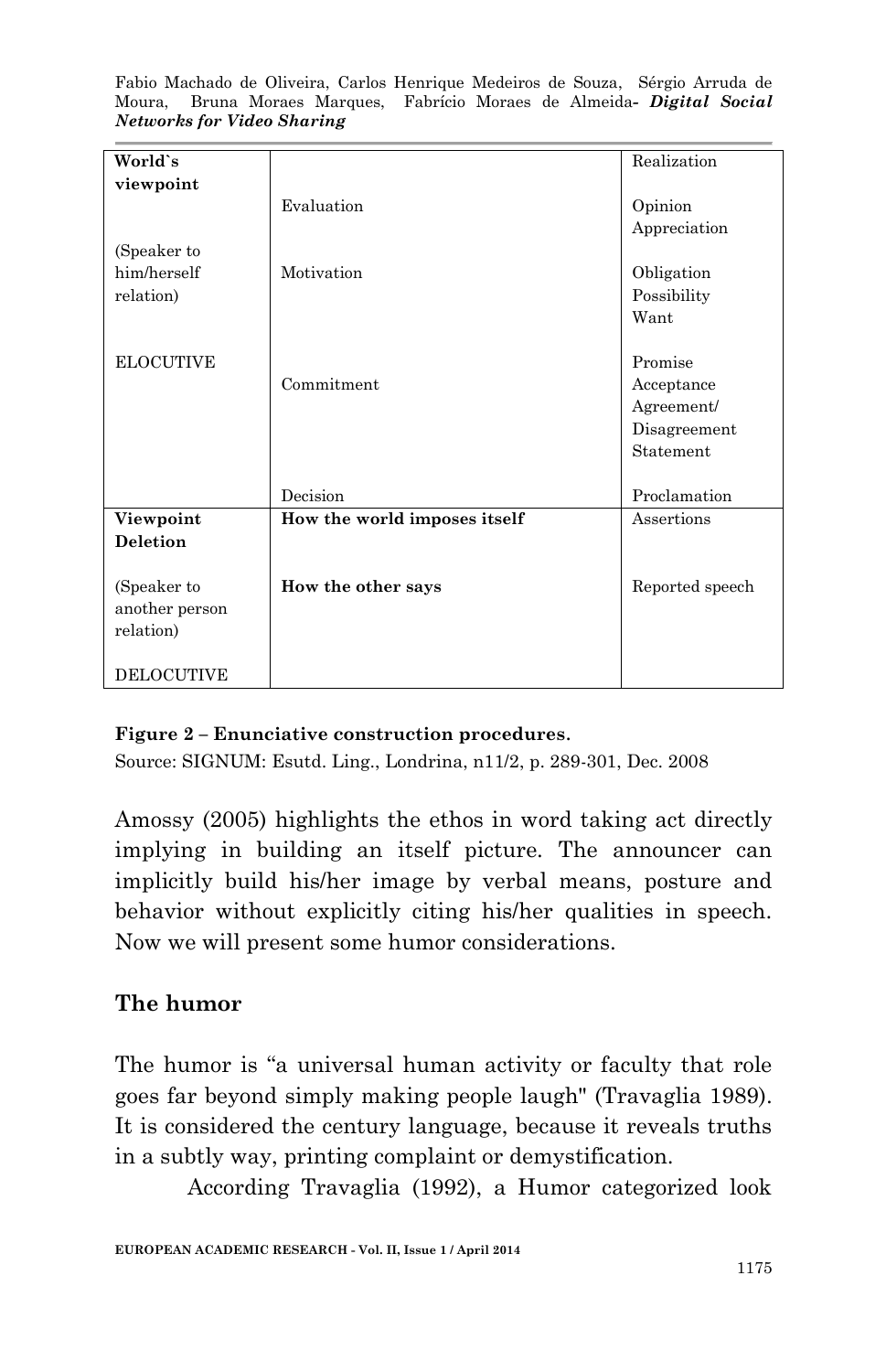allows us its understanding to it composition form, object, subject and linguistic features present in its manifestation.

Even not showing a humor formalized concept, Possenti (1998) says that one of humor characteristics is the ability to say things more or less prohibited without necessarily setting up a critique.

For Propp (1992), we can assign humor to "the ability to perceive and create what makes one laugh" (Propp 152). Another definition proposed by him says that "humor is that spirit disposition in which our relations with others, by small deeds manifestation, let us glimpse a positive internal nature" (Propp 152), taking our reflection to the interaction between who promotes and who perceives the humor. Therefore we can consider a strong humor connection with the needs a particular individual needs or group demands to expose conflicts and other phenomena related to its society relations.

Possenti (2008) shows that humorous speech understanding depends on a context and a respective memory, as he states:

> The humorous speech, in the various textual genres in which it is materialized, appeals to knowledge, a memory. What makes it fail is essentially such memory or knowledge absence (except when that failure is a verbal association). But this is not a humor exclusive feature. Analogous fact makes fail a poem, a novel, a movie, or at least a passage of works like these. Texts may appeal to different memories, with different "term" (either in its psychological or historical aspect, which, I believe, may be associated in some way). The lack of cultural information is therefore only one of the requirement manifestations that all texts make to co-enunciators. (Possenti 2008).

Continuing Possenti`s (2008) thought, we understand humor being exploited by near or distant events of this gender in relation to its characteristic procedures such as:

What makes us think that humor is cultural, or more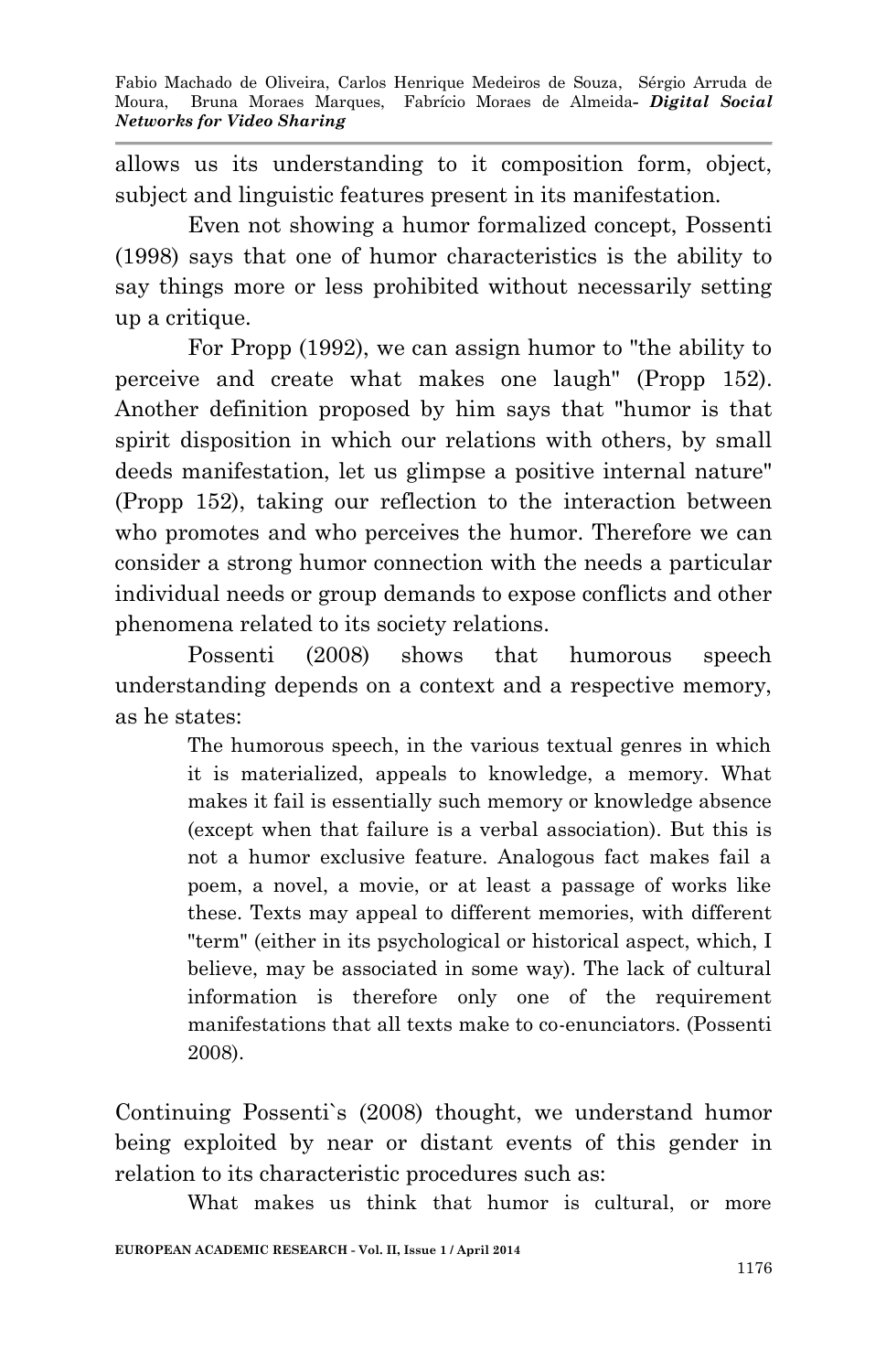dependent on cultural factors than other phenomena - textual or not - is more often, the data unawareness and, perhaps especially, the fact that, in humor case, there is a clear manifestation of its operation, the laughter. When it does not happen, we attribute this fact to a culture difference. But it may happen that we confuse what is only a more or less lateral manifestation with what would be a defining characteristic of a texts heterogeneous set (comedy, jokes, cartoons) or perhaps even a kind of speech (Possenti 2008).

By analyzing the humor in the video "We'll be Making the Cancellation", the author notes this ethos that was revealed during the problems and difficulties enunciation involving the customer call services, which became relevant in modern life.

# **YouTube and "Back Door" Comedy Channel**

Created by Chad Hurley, Steven Chen and Jawed Karim in 2005 and bought by Google, known for its powerful web search engine, YouTube is a video sharing site.

Another important note is about the connections and interactions that YouTube provides to its user, with an email linked account, these tools become more forceful, directional and interconnected, featuring the understanding of a digital social network.

Lévy (1999) says that when it is established some event or questions formulation, the participating individuals feel the need to express their knowledge. So, at seeing a video that expresses a modern life common theme as well as technological resources use, attracts these individuals in the comment about the video and share with more people that addressed theme, forming thus a network.

Watts (2009) introduces us the networks study, delimited as a mathematical object by Leonard Euler since 1736, led its designation as a graph and expands as a study object in graph theory created by this author, where a graph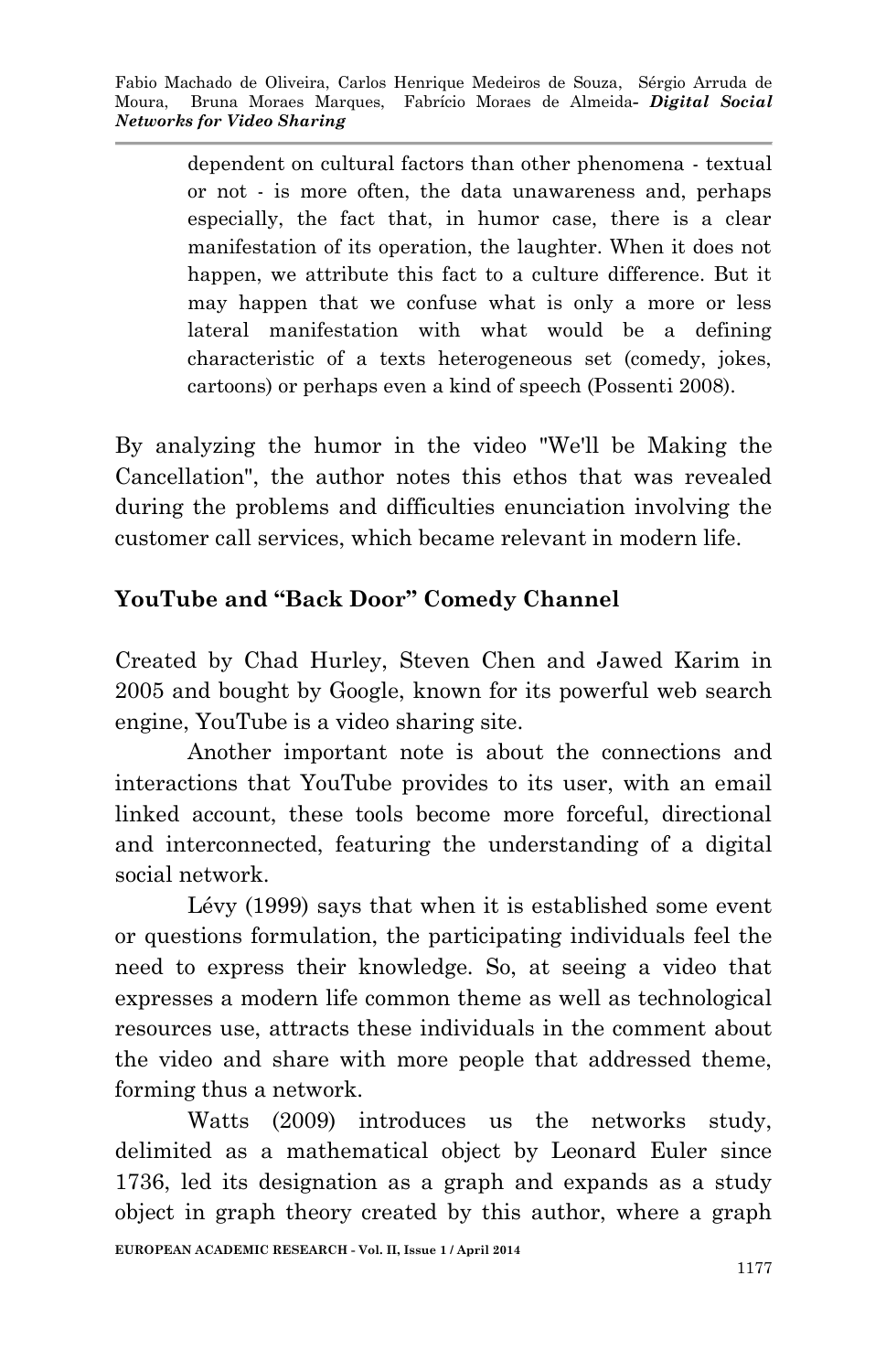would be formed from the problem encountered when touring by all seven bridges in Königsberg city, passing only once. As Figure 3 shows.



**Figure 3 – Könisberg Bridges Graph. Font: Recuero (2009).**

According to Castells (1999), network is the elements formation, better known as knots, interconnected by edges, which applied to the information society represent structures capable of unlimited expansion sharing the same communication codes.

> (...) The distance (or interaction intensity and frequency) between two points (or social positions) is less (or more frequent, more intense) if both points form a network knot that does not belong to the same network. (...) The inclusion / exclusion in networks and the relation between networks architecture, enabled by information technologies that operate at light speed, configure processes and functions prevalent in our societies. (CASTELLS, 1999).

Whereas Severo (2007) believes that in social networks contact between individuals is characterized by two properties: the density and multiplicity. So the more individuals access the video, the more indications and accesses to that video will happen, this is, density. The more individuals are linked to others who have seen the video, the more different types and characteristics individuals can make access and see it too.

In Recuero`s (2009) social networks studies, these are established when an individuals group is connected with each other through computer-mediated communication. With the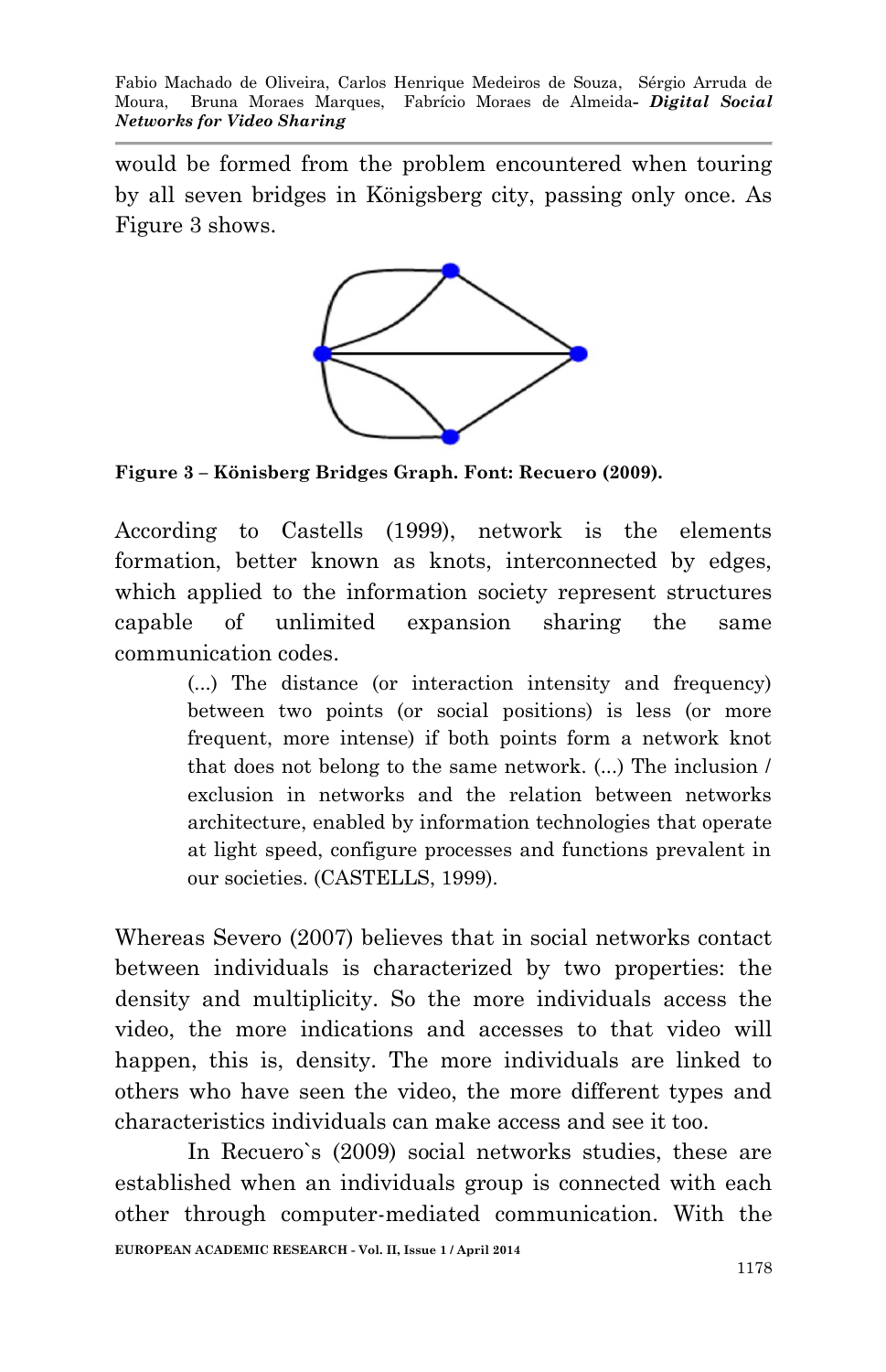networks spread more people relate through the Internet, then Primo (2000), helps us to understand this phenomenon that is established through mutual and reactive interactions, to that Recuero (2003) assigns the belonging feeling the numerous links between the community attenders.

Below in Figure 3 the digital social network for video sharing is presented.



**Figure 3 – YouTube Home Screen. Font: www.youtube.com**

To make the research easier follows below in Figure 4 the screen after conducting a search to access the analyzed video.



**Figure 4 – Site Search Result. Font: www.youtube.com**

The enunciative scene displayed in the 3:35-minute video shows

**EUROPEAN ACADEMIC RESEARCH - Vol. II, Issue 1 / April 2014**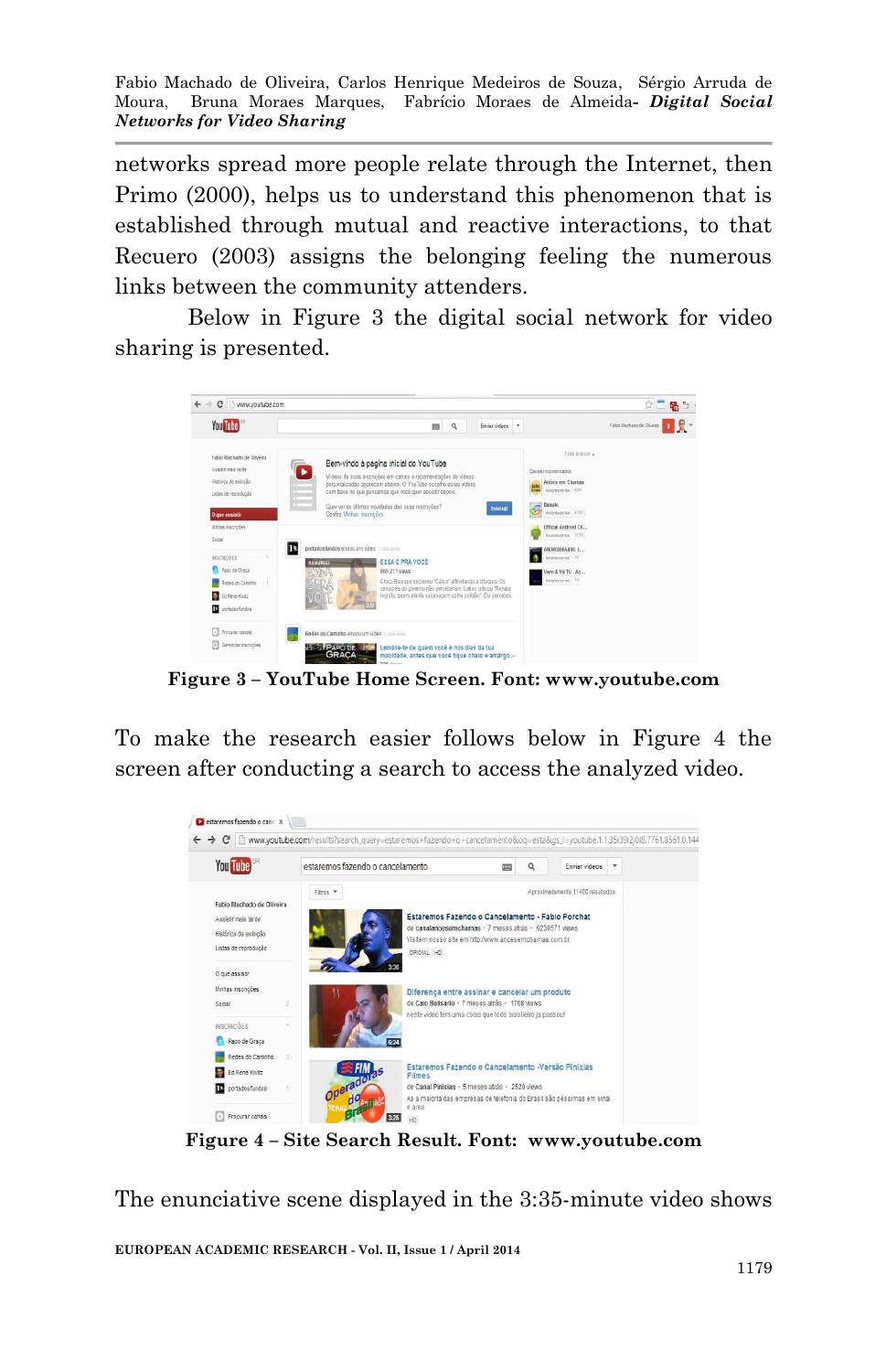a client calling to the customer service and requesting cancellation of his cell phone line, because he does not think it is still interesting to remain using that company's mobile phone services, however it is very easy to identify such company, because the client looked like the used characters in various advertising campaigns for this company. It is known that many deals offered by mobile companies are limited to users who have linked their cell phone line at the same operator, and then the main reason reported by the client is the fact that no one from his family and daily contact uses the services provided by that company. Despite a just reason presentation the attendant does not perform the client's request and makes various internal transfers between different attendants causing the customer to wait too long in line.

In the scene unfolding the client can not cancel his cell phone line and passes through the registration cancellation request process, stating personal data via his own phone dial and then orally to create a protocol number, very long and difficult to remember, that supposedly the client would have a control of his request. It is noticeable in every scene interruption occurrence during the service due to failure on the call, that is, hang up, so the customer is forced to call again and start the whole process that begins from a long wait, listening to a "ditty" before talking to an attendant.

A very funny fact is when the attendant asks the customer to send a fax, probably to be used as proof of the provided information. The client gets angry and questions the attendant, because a fax is already an outdated technology and no one else uses or has a fax machine. Another striking point in this context is also when the attendant offers him an advantage of being able to make landline calls and again the client alerts the attendant that few people currently use a landline.

Finally, after several unsuccessful attempts, the client starts again his cell phone line canceling process and the call is answered by the same attendant of the beginning scene, getting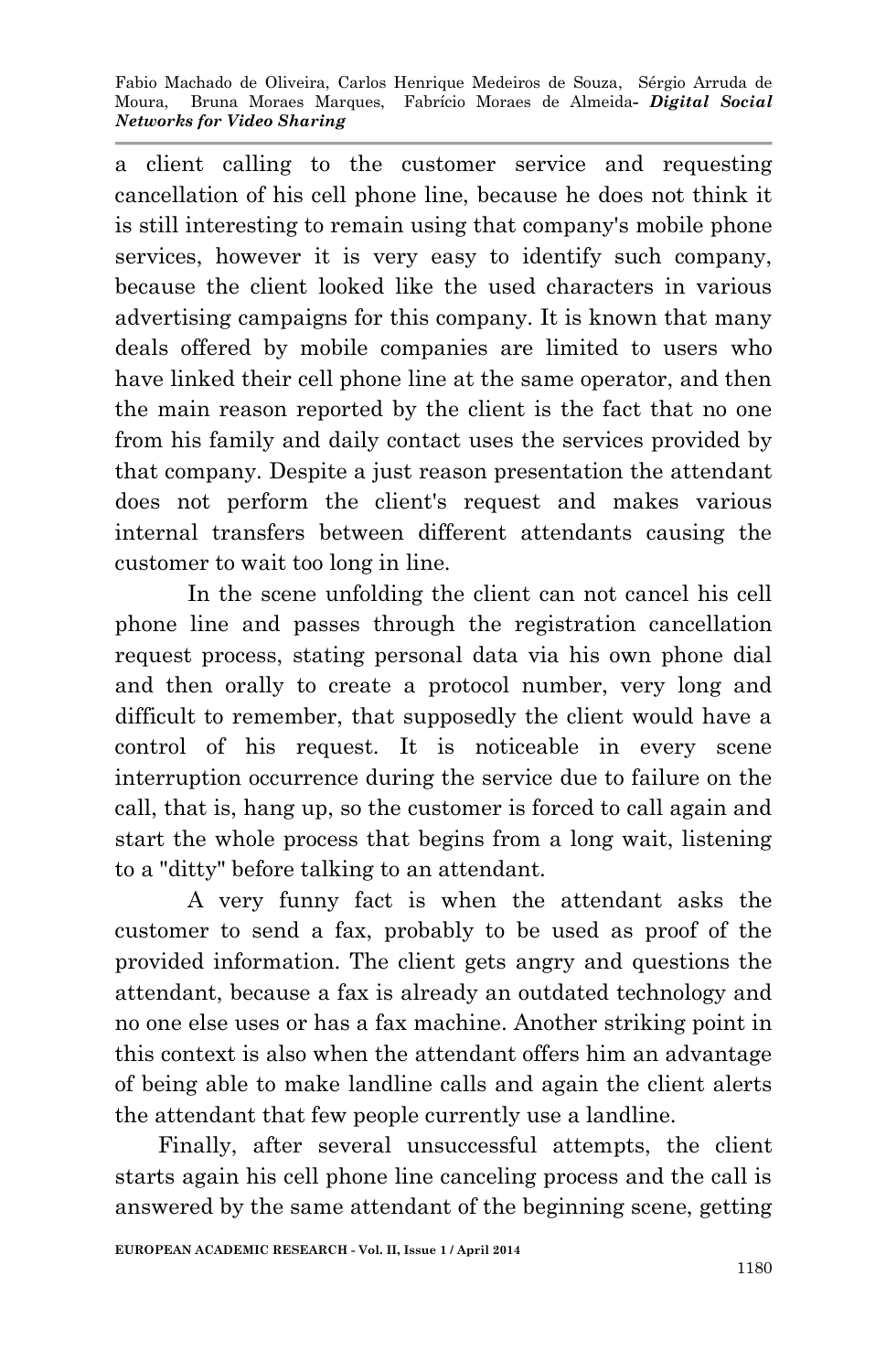back to the conclusion that he will not accomplish the his cell phone line cancellation.

## **Final Considerations**

With this study, it was realized that this expression form is very efficient and achieves many individuals on the Internet, as can be seen in the accesses number counter close to 6,230,571 views. There is a strong identification of people who have gone through the same process and feel frustrated and powerless in front of the obstacles present on the attendant speech.

During the scene an adversarial relationship is marked between the client and the attendant, even with the client using various strategies and speech approaches forms to achieve success in their endeavor. A clear perception from the attendant, that everything will be done and all possibilities must be exhausted, because the customer may be convinced to give up canceling the cell phone line. The client tries to act in several ways, sometimes gently, hoping to sensitize the attendant with emotion, sometimes with threats and rudeness, the intention to awake the attendant who appears to be under a higher dominance and will never have a state change.

The video also betrays a modern life illness and reveals the *ethos* of large corporations contempt in the attendants posture throughout the dialogue, making the client repeat the same information several times and face lengthy registrations service requests. To the customer stays clear the disability ethos, even when he makes as clear as possible in his speech, in front of the mechanisms created by the attendant to try to persuade the client to give up the will to cancel his phone line, offering deals, benefits and making harder the established speech.

It is important to highlight the linguistic resources used in the video as scripts to ridicule the service, the scenery reminds us of an advertising campaign that clearly identifies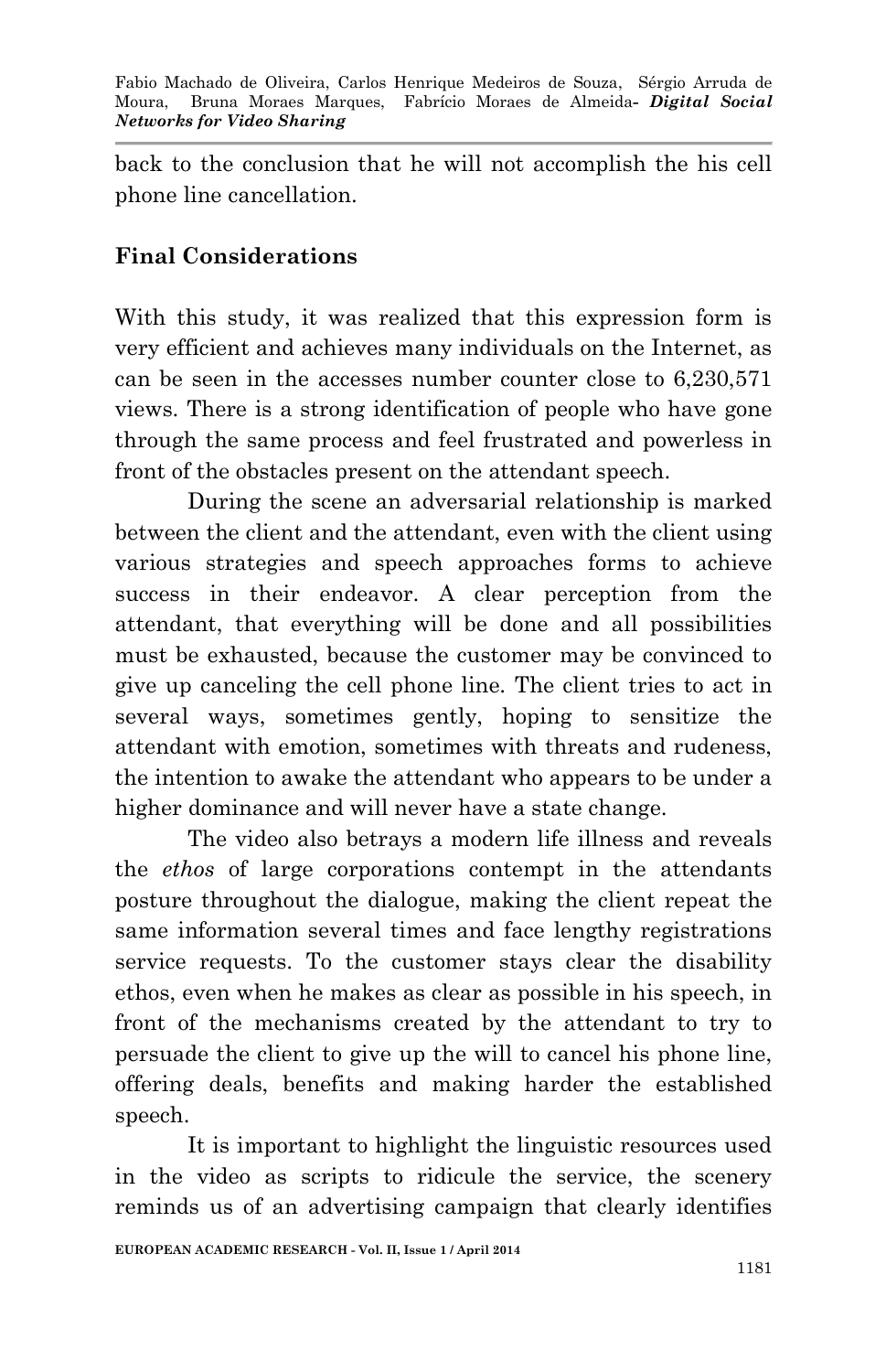the company and phonological mechanisms, besides the use of slangs by the client approaching and contextualizing the individual who is watching the video.

#### **BIBLIOGRAPHY:**

- Amossy, R. 2005. *Oneself images in speech: the ethos construction*. São Paulo: Contexto.
- Amossy, R. 2005. "From ethos rhetoric notion to speech analysis." In *Oneself images in speech: the ethos construction*, edited by R. Amossy, São Paulo: Contexto.
- Charaudeau, P. 2008. *Language and discourse: speech organization modes.* São Paulo: Contexto.
- Charaudeau, P. & Maingueneau, D. 2004. *Speech analysis Dictionary.* São Paulo: Contexto.
- De Souza, Carlos Henrique Medeiros and Gomes, Maria Lúcia Moreira. 2008. *Education and Cyberspace*. Brasília: Usina de Letras.
- Fontes, S. 2007*. Organizational and networks learning*. São Paulo: FGV.
- Lakatos, Eva Maria. 1992. *Scientific work Methodology: basic procedures, bibliographic research, projects and report, publications and scientific papers.* São Paulo: Altas. 4th Ed. 43.
- Lévy, Pierre. 1999. *Cyberculture.* São Paulo: Ed. 34.
- Lévy, Pierre. 1996. *What is virtual?* São Paulo: Ed. 34.
- Maingueneau, D. 2004. *Communication texts analysis*. Trad. Cecília P. de Souza-e-Silva; Décio Rocha. 3 ed. São Paulo: Cortez.
- Maingueneau, D. 1987. *New trends in speech analysis*. 3rd edition. Campinas: Pontes.
- Pacheco, G. 1997. "Rhetoric and new rhetoric: the Greek tradition and the Argumentation Theory of Chaïm Perelman." Notes PET-JUR /PUC-RIO, Rio de Janeiro,